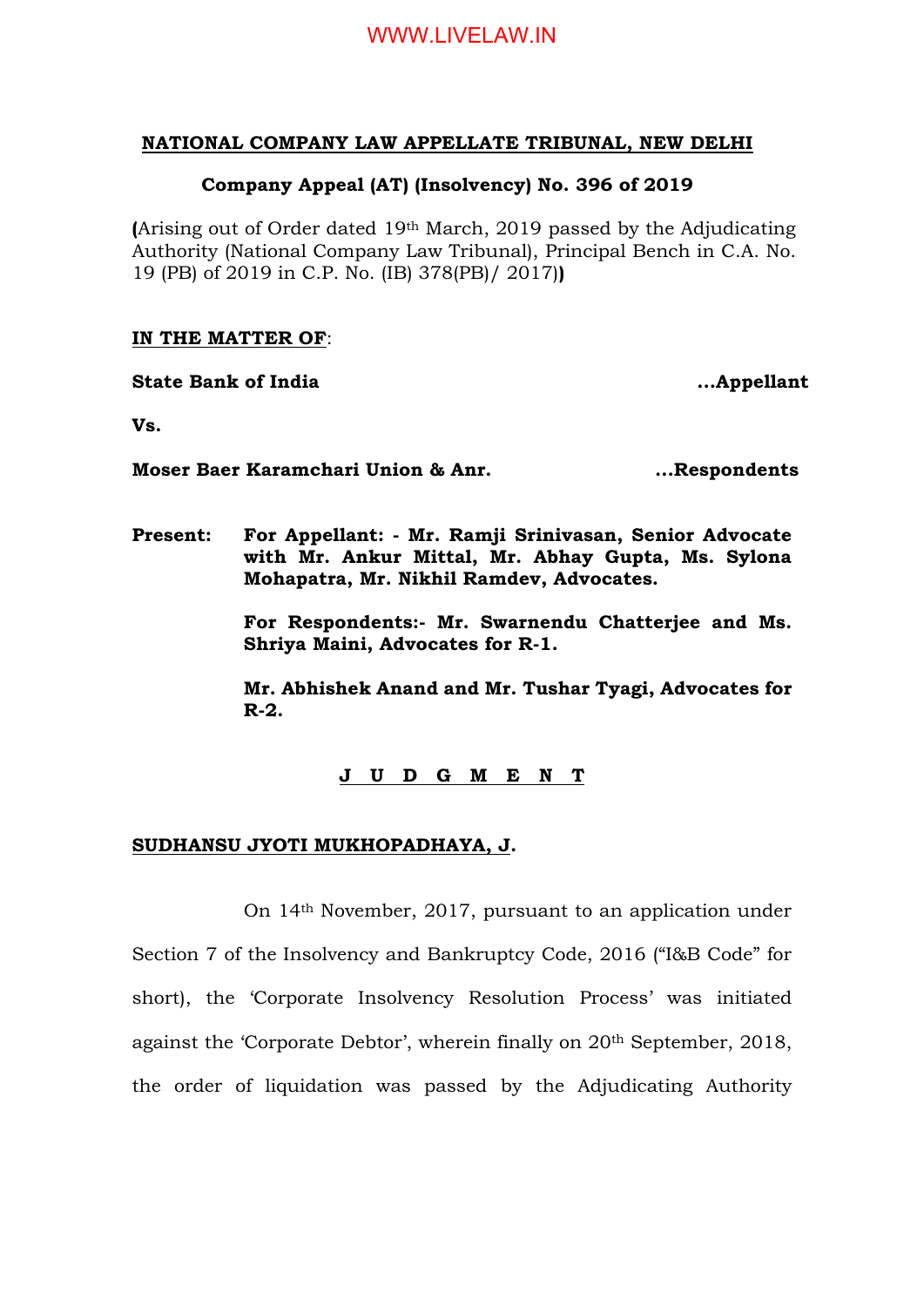(National Company Law Tribunal), Principal Bench, New Delhi, and the workmen stood discharged under Section 33(7) of the 'I&B Code'.

2. According to the Liquidator, by e-mail dated 5<sup>th</sup> December, 2018, he categorically denied the payment of the gratuity fund, the provident fund and the pension fund preferentially and included the same for the payments under the waterfall mechanism under Section 53 of the 'I&B Code'.

3. In January 2019, the 'Moser Baer Karamchari Union' filed CA No. 19(PB)/ 2019 with prayer that the directions be issued to the Liquidator to exclude the amount due to them towards 'Provident Fund', 'Pension Fund' and Gratuity Trust Fund' from the waterfall mechanism envisaged under Section 53 of the 'I&B Code' and pay them the 'Provident Fund Dues', 'Pension Fund Dues' and 'Gratuity Fund Dues' as these will not constitute part of the liquidation estate.

4. The Adjudicating Authority (National Company Law Tribunal), Principal Bench, New Delhi, by impugned order dated 19th March, 2019, allowed the CA No. 19(PB)/ 2019 and held that the 'Provident Fund Dues', 'Pension Fund Dues' and 'Gratuity Fund Dues' cannot be part of Section 53 of the 'I&B Code'. The 'State Bank of India', a 'Secured Creditor', has challenged the order in this appeal.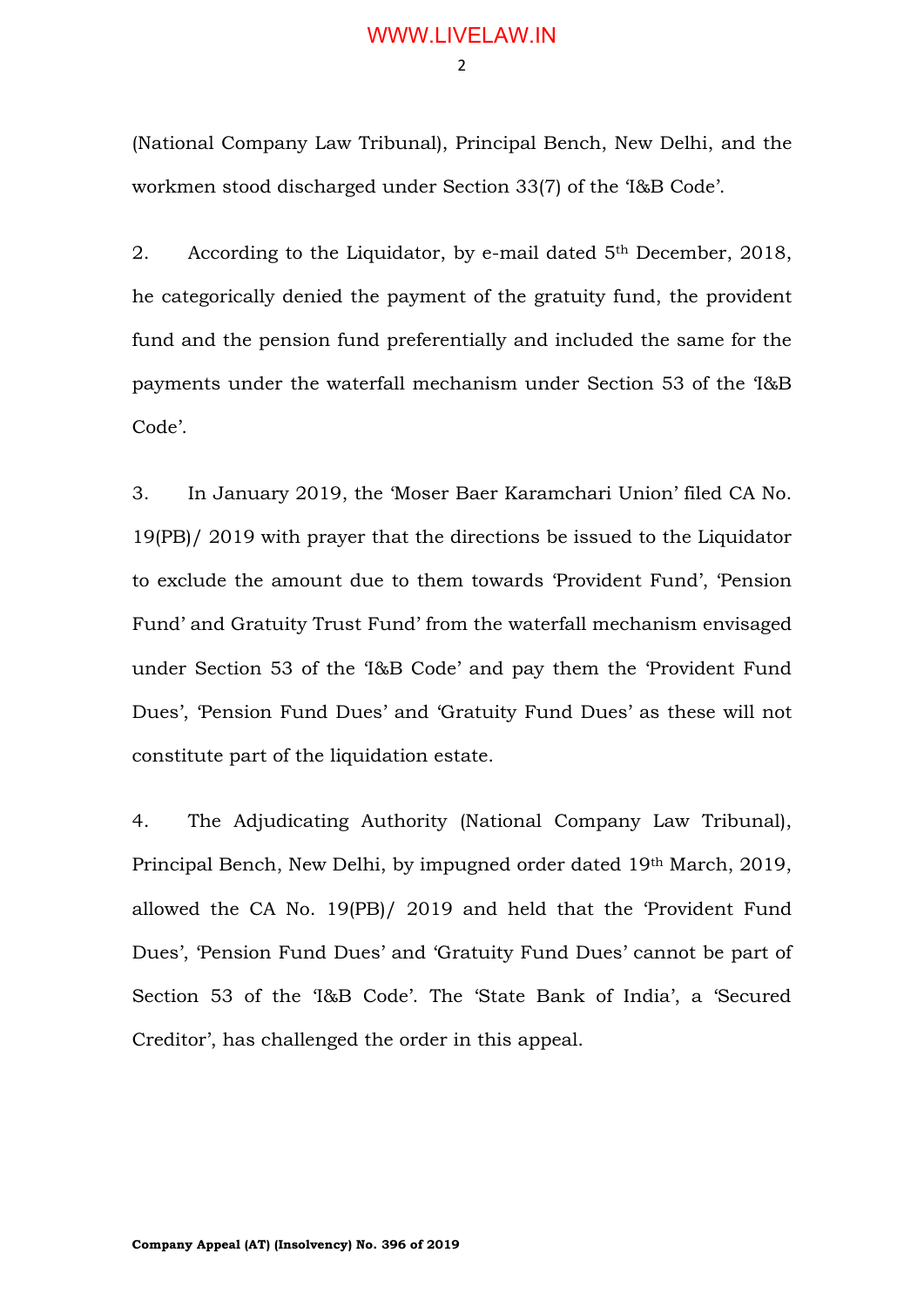5. Learned counsel appearing on behalf of the Appellant- 'State Bank of India' submitted that for the purpose of distribution of assets of the 'Corporate Debtor' under Section 53 of the 'I&B Code', dues of employees as mentioned in sub-clause (c) of sub-section (1) therein includes the contribution of 'Provident Fund'.

6. It placed reliance on *Explanation* below Section 53 to suggest that the 'workmen's dues' shall have the same meaning as assigned to it in Section 326 of the Companies Act, 2013.

7. Reliance has been placed on *Explanation* (iv) below Section 326 of the Companies Act, 2013, which relates to *'Overriding Preferential Payments'* and *Explanation* (iv) below Section 326, it is mentioned that all sums due to any workman from the provident fund, the pension fund, the gratuity fund or any other fund for the welfare of the workmen, maintained by the Company is covered by term "workmen's dues".

8. Learned counsel for the Appellant- 'State Bank of India' also relied on Section 327 of the Companies Act, 2013 which related to *'Preferential Payments'* and submitted that the sums due to the workman from the provident fund or any other fund for the welfare of the workmen, maintained by the Company, be treated as 'workmen dues'.

9. Learned counsel appearing on behalf of the 'Resolution Professional' submitted that Section 36 (3) of the 'I&B Code' defines the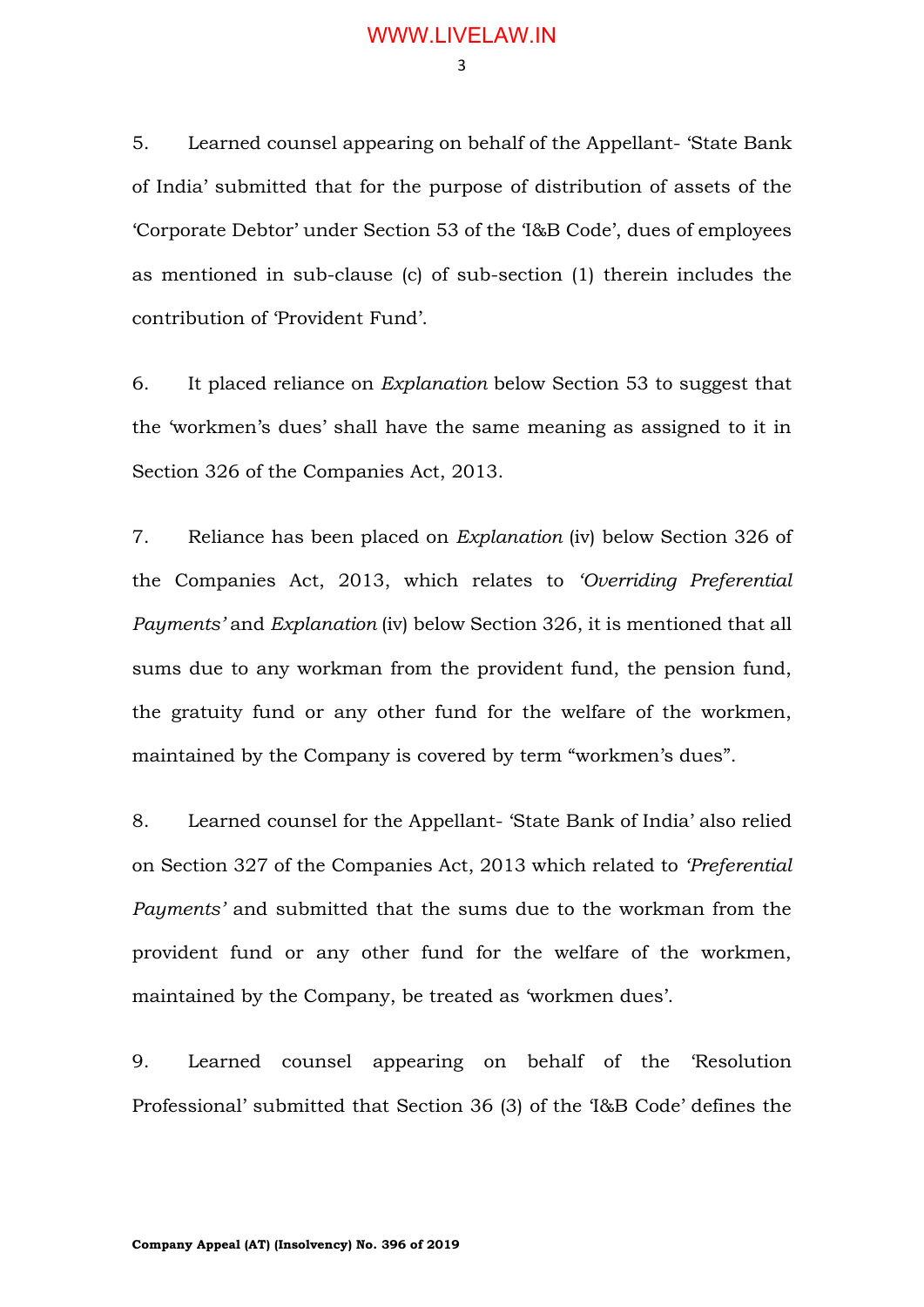4

components of the liquidation estate and also lays down what forms the liquidation estate. Sub-section (3) therein is subject to sub-section (4). Sub-section (4) (a) (iii) specifically excludes from the liquidation estate or all sums due to any workman or employee from the provident fund, the pension fund and the gratuity fund.

10. Therefore, it is submitted that the workmen have the first charge on the aforesaid funds.

11. The question arises for consideration in this appeal is whether the provident fund, pension fund and gratuity fund come within the meaning of assets of the 'Corporate Debtor' for distribution under Section 53 of the 'I&B Code'.

12. Section 36 of the 'I&B Code' deals with *'Liquidation Estate'* for the purpose of liquidation. As per sub-section (1) of Section 36, for the purpose of liquidation, the liquidator shall form an estate of the assets mentioned in sub-section (3), which will be called the liquidation estate in relation to the 'Corporate Debtor' and reads as follows:

> *"36. Liquidation estate.─ (1) For the purposes of liquidation, the liquidator shall form an estate of the assets mentioned in sub-section (3), which will be called the liquidation estate in relation to the corporate debtor.*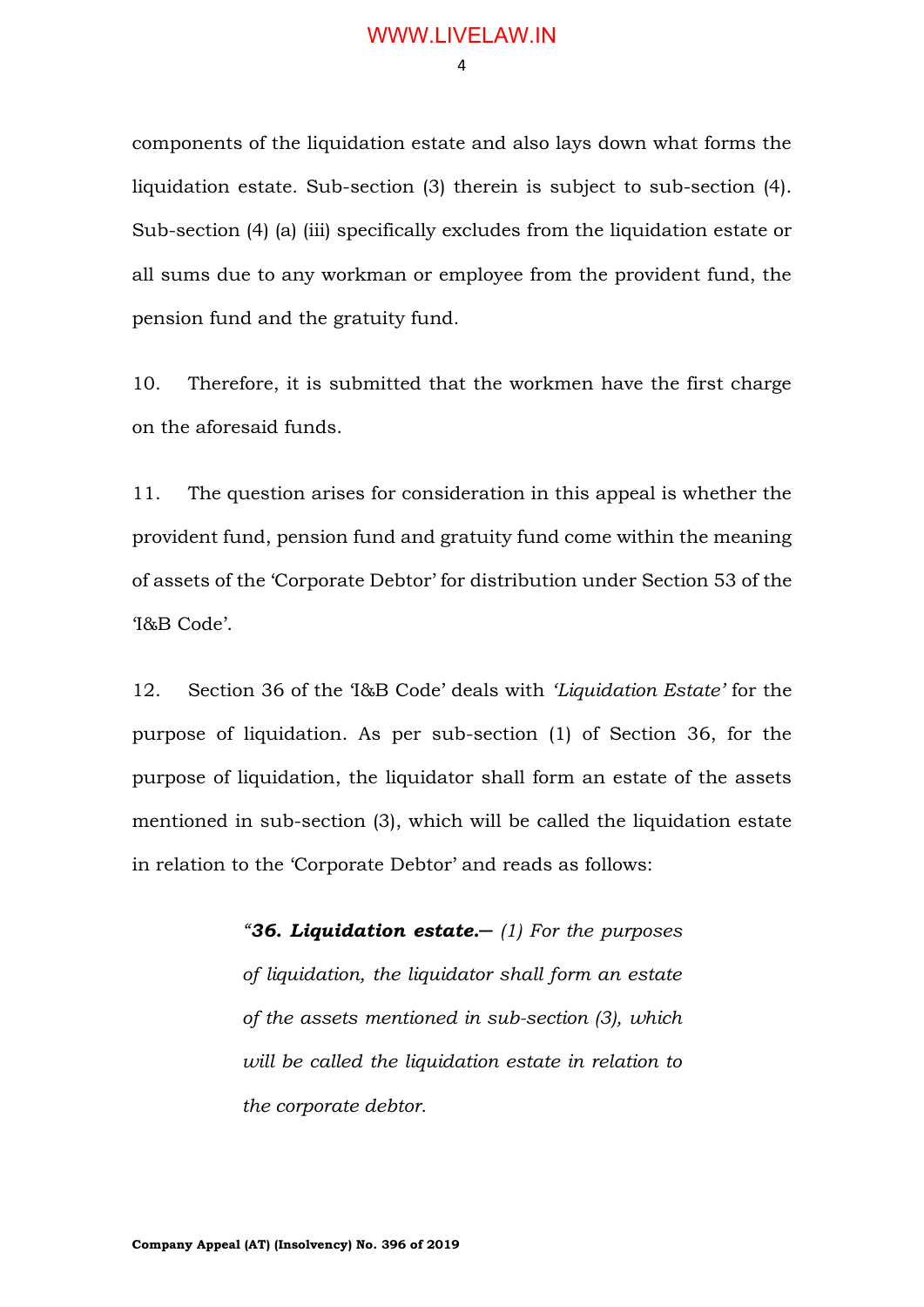5

*(2) The liquidator shall hold the liquidation estate as a fiduciary for the benefit of all the creditors. (3) Subject to sub-section (4), the liquidation estate shall comprise all liquidation estate assets which shall include the following: -*

> *(a) any assets over which the corporate debtor has ownership rights, including all rights and interests therein as evidenced in the balance sheet of the corporate debtor or an information utility or records in the registry or any depository recording securities of the corporate debtor or by any other means as may be specified by the Board, including shares held in any subsidiary of the corporate debtor;*

> *(b) assets that may or may not be in possession of the corporate debtor including but not limited to encumbered assets;*

> *(c) tangible assets, whether movable or immovable;*

> *(d) intangible assets including but not limited to intellectual property, securities*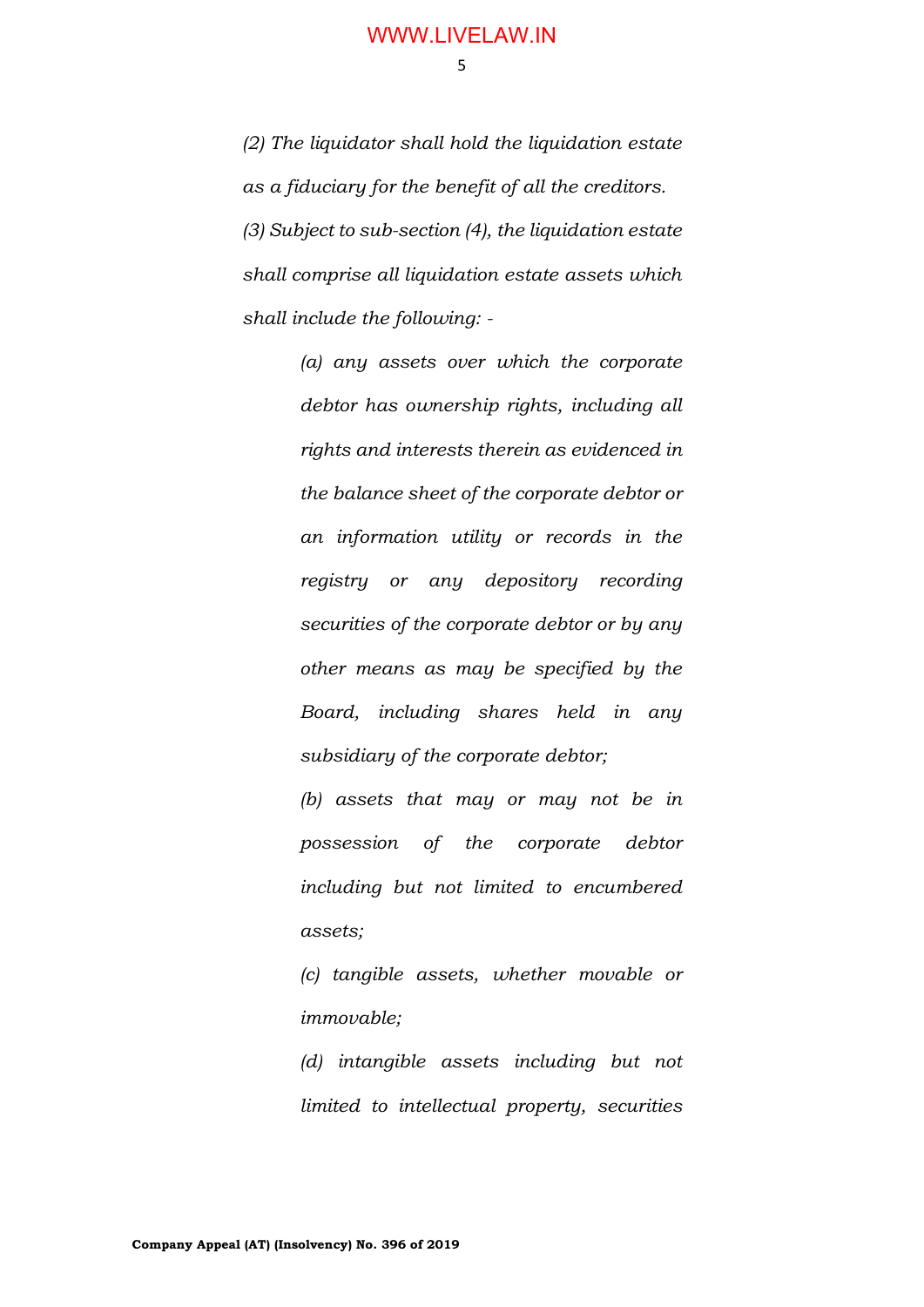6

*(including shares held in a subsidiary of the corporate debtor) and financial instruments, insurance policies, contractual rights;* 

*(e) assets subject to the determination of ownership by the court or authority;* 

*(f) any assets or their value recovered through proceedings for avoidance of transactions in accordance with this Chapter;* 

*(g) any asset of the corporate debtor in respect of which a secured creditor has relinquished security interest;* 

*(h) any other property belonging to or vested in the corporate debtor at the insolvency commencement date; and* 

*(i) all proceeds of liquidation as and when they are realised.* 

*(4) The following shall not be included in the liquidation estate assets and shall not be used for recovery in the liquidation: -*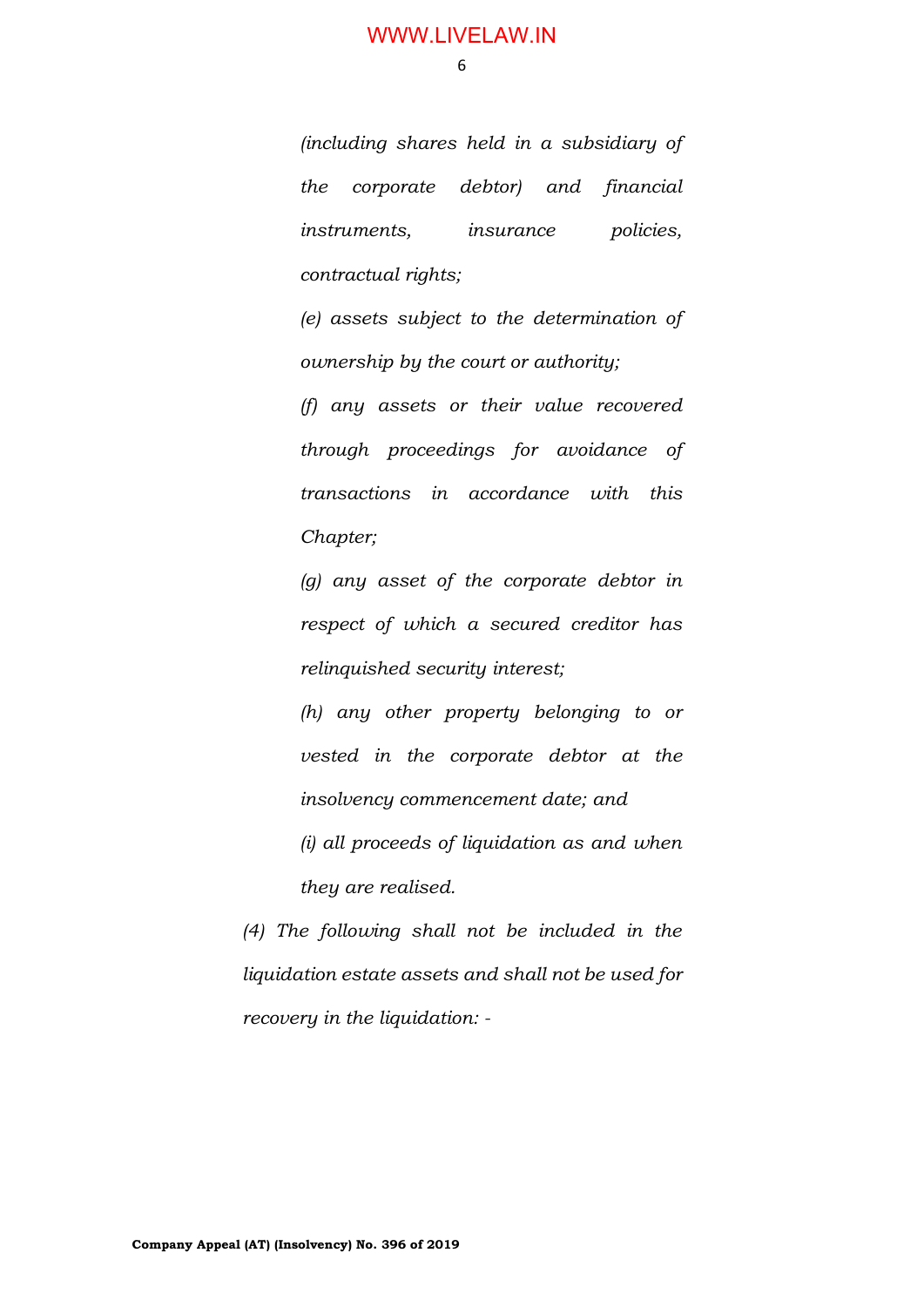7

*(a) assets owned by a third party which are in possession of the corporate debtor, including -*

> *(i) assets held in trust for any third party; (ii) bailment contracts;*

*(iii) all sums due to any workmen or employee from the provident fund, the pension fund and the gratuity fund;*

*(iv) other contractual arrangements which do not stipulate transfer of title but only use of the assets; and* 

*(v) such other assets as may be notified by the Central Government in consultation with any financial sector regulator;* 

*(b) assets in security collateral held by financial services providers and are subject to netting and set-off in multi-lateral trading or clearing transactions;* 

*(c) personal assets of any shareholder or partner of a corporate debtor as the case*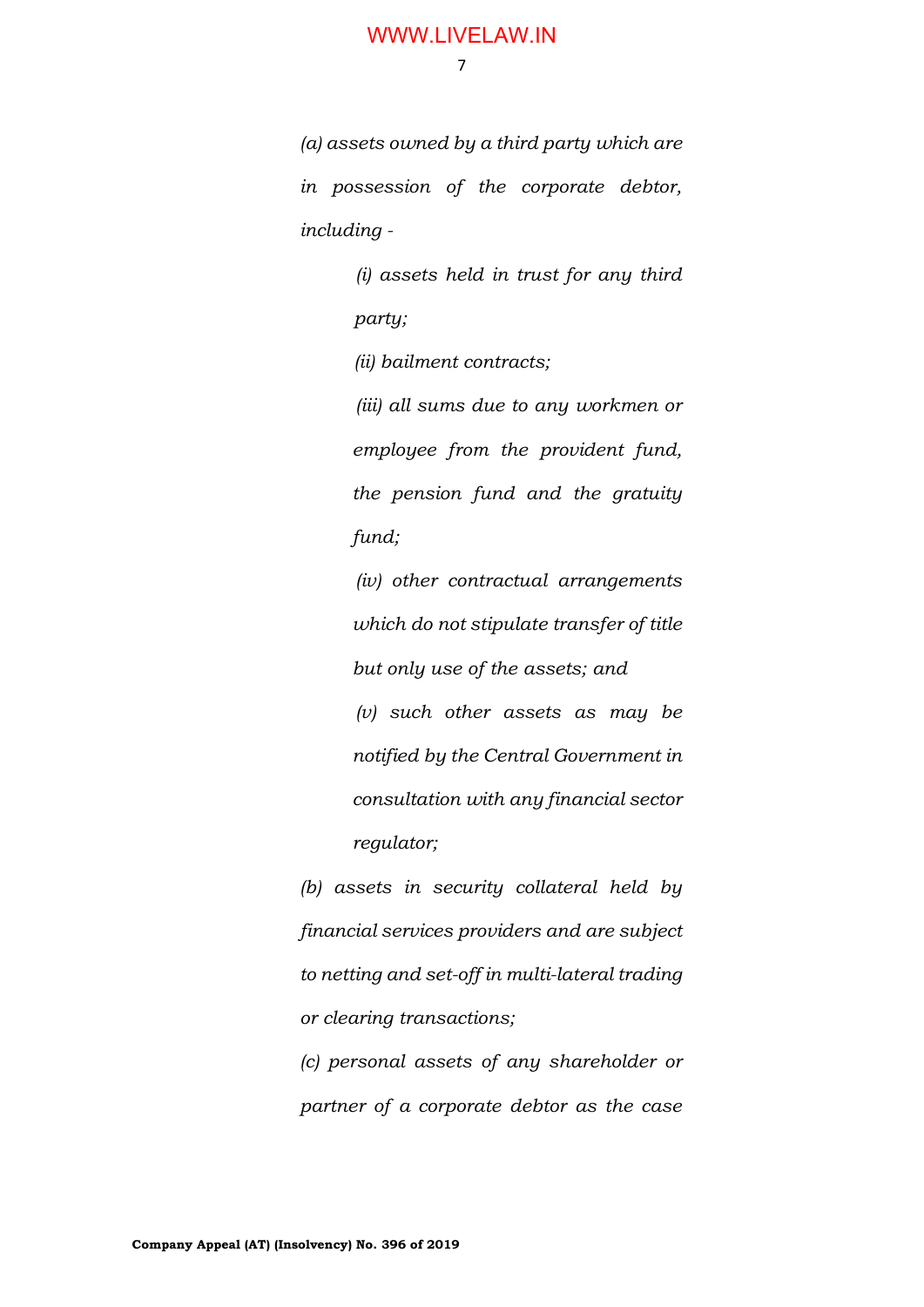8

*may be provided such assets are not held on account of avoidance transactions that may be avoided under this Chapter; (d) assets of any Indian or foreign subsidiary of the corporate debtor; or (e) any other assets as may be specified by the Board, including assets which could be subject to set-off on account of mutual dealings between the corporate debtor and any creditor."*

13. From sub-section (4) (a) (iii) of Section 36, it is clear that all sums due to any workman or employee from the provident fund, the pension fund and the gratuity fund, shall not be included in the liquidation estate assets and cannot be used for recovery in the liquidation.

14. Section 53 relates to *'Distribution of assets'*, as mentioned hereunder:

> *"53. Distribution of assets.─(1) Notwithstanding anything to the contrary contained in any law enacted by the Parliament or any State Legislature for the time being in force, the proceeds from the sale of the liquidation assets shall be distributed in*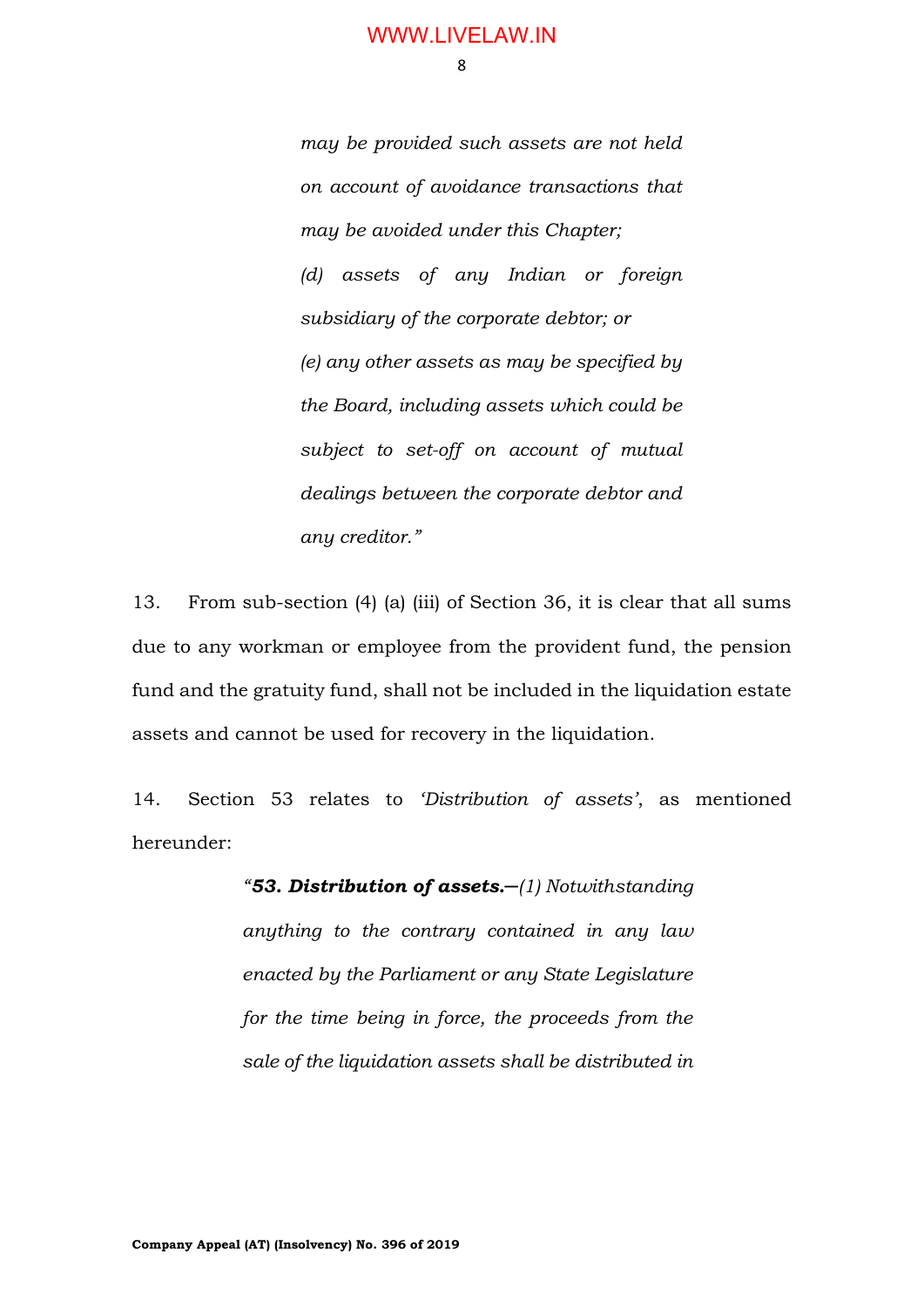*the following order of priority and within such period as may be specified, namely: -*

> *(a) the insolvency resolution process costs and the liquidation costs paid in full;*

> *(b) the following debts which shall rank equally between and among the following:*

> > *(i) workmen's dues for the period of twenty-four months preceding the liquidation commencement date; and (ii) debts owed to a secured creditor in the event such secured creditor has relinquished security in the manner set out in section 52;*

*(c) wages and any unpaid dues owed to employees other than workmen for the period of twelve months preceding the liquidation commencement date;* 

*(d) financial debts owed to unsecured creditors;* 

*(e) the following dues shall rank equally between and among the following: -*

> *(i) any amount due to the Central Government and the State*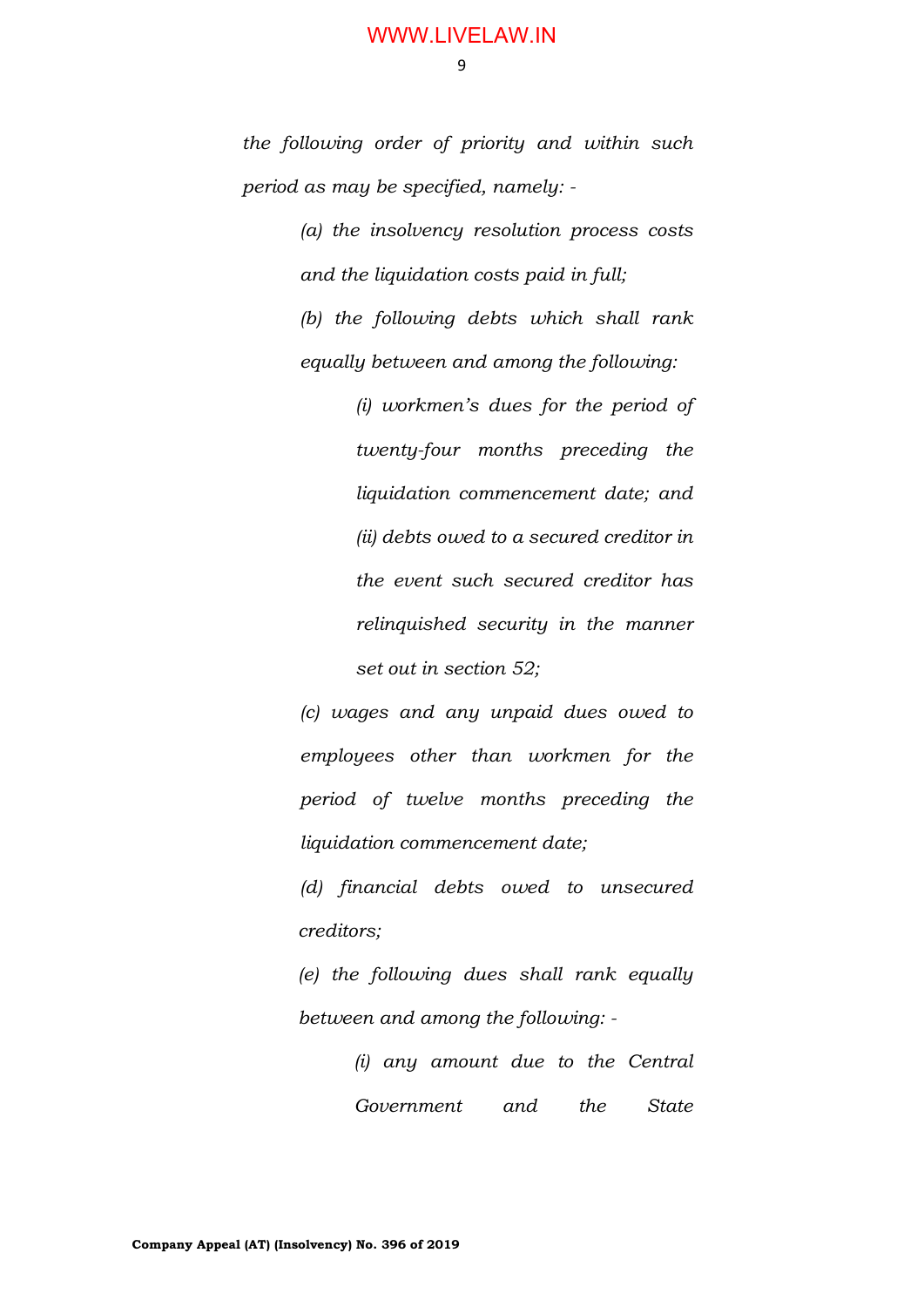*Government including the amount to be received on account of the Consolidated Fund of India and the Consolidated Fund of a State, if any, in respect of the whole or any part of the period of two years preceding the liquidation commencement date;* 

*(ii) debts owed to a secured creditor for any amount unpaid following the enforcement of security interest;* 

*(f) any remaining debts and dues;* 

*(g) preference shareholders, if any; and (h) equity shareholders or partners, as the case may be.* 

*(2) Any contractual arrangements between recipients under sub-section (1) with equal ranking, if disrupting the order of priority under that sub-section shall be disregarded by the liquidator.* 

*(3) The fees payable to the liquidator shall be deducted proportionately from the proceeds payable to each class of recipients under sub-*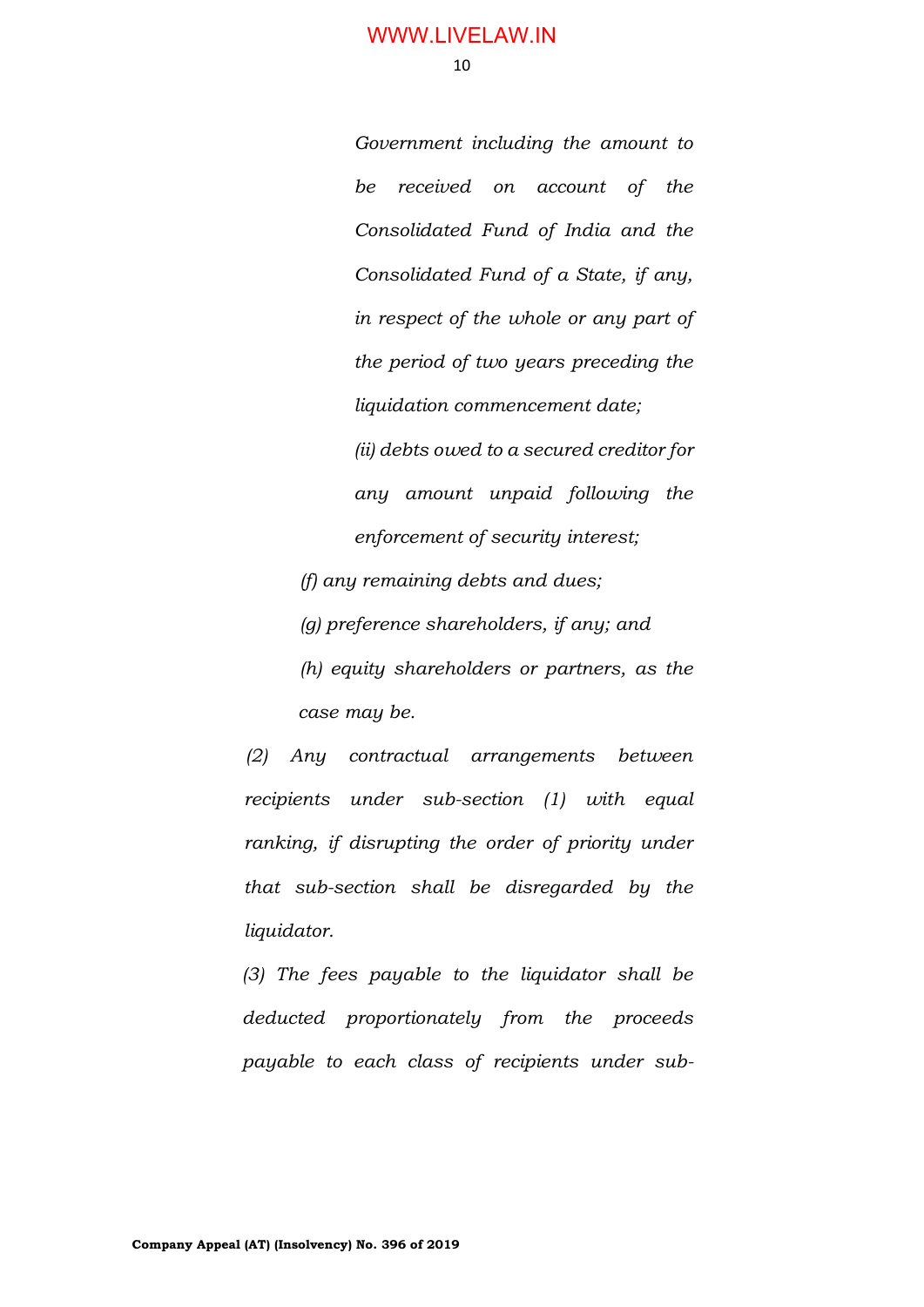11

*section (1), and the proceeds to the relevant recipient shall be distributed after such deduction. Explanation. – For the purpose of this section-*

- *(i) it is hereby clarified that at each stage of the distribution of proceeds in respect of a class of recipients that rank equally, each of the debts will either be paid in full, or will be paid in equal proportion within the same class of recipients, if the proceeds are insufficient to meet the debts in full; and*
- *(ii) the term "workmen's dues" shall have the same meaning as assigned to it in section 326 of the Companies Act, 2013 (18 of 2013)."*

15. From sub-section (1) of Section 53, it is clear that the proceeds from the sale of the liquidation assets of the 'Corporate Debtor', the distribution is to be made in order of priority and within such period and in such manner as provided thereunder.

16. In terms of sub-section (4) (a) (iii) of Section 36, as all sums due to any workman or employees from the provident fund, the pension fund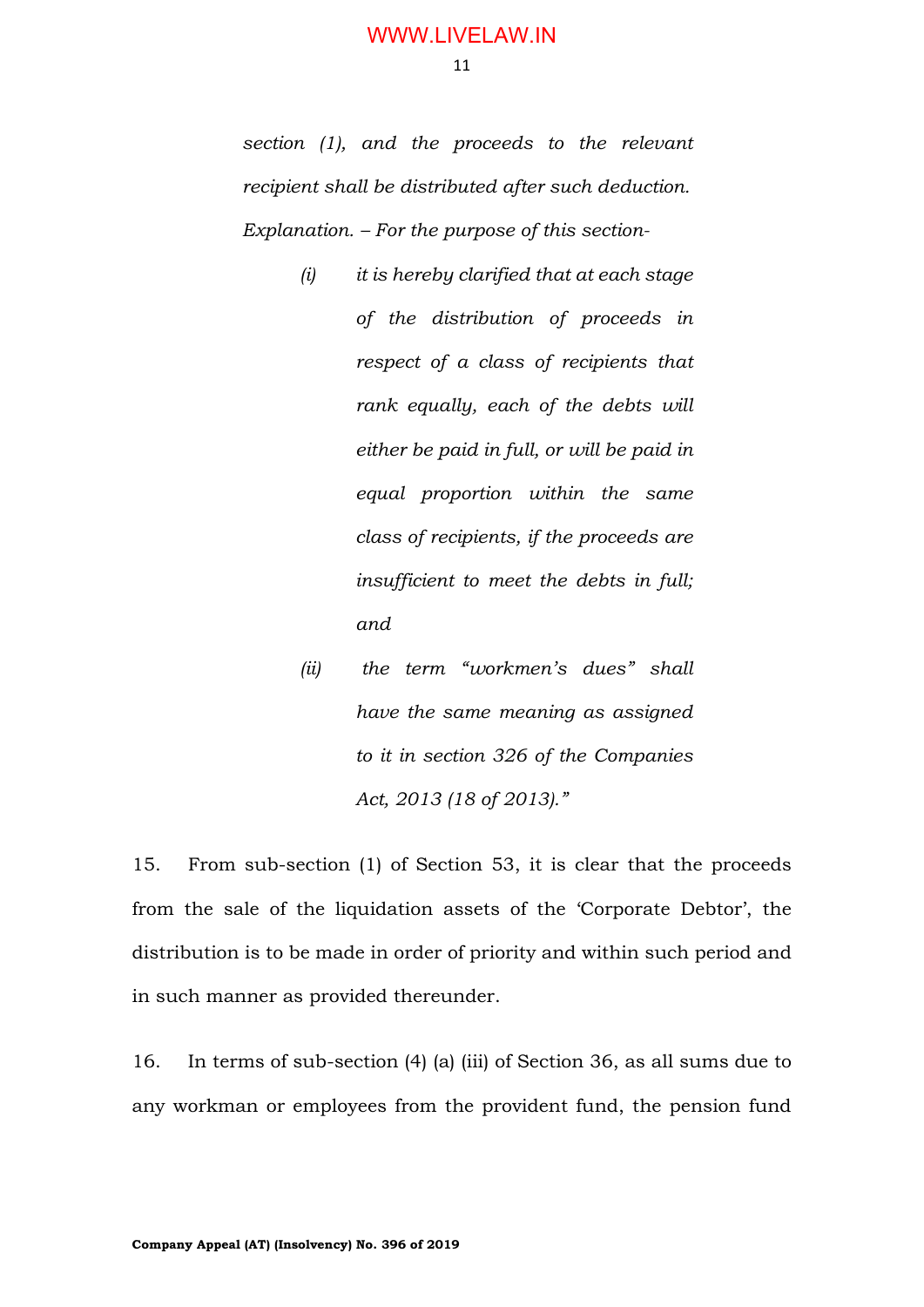and the gratuity fund, do not form part of the liquidation estate/ liquidation assets of the 'Corporate Debtor', the question of distribution of the provident fund or the pension fund or the gratuity fund in order of priority and within such period as prescribed under Section 53(1), does not arise.

17. The 'workmen's dues' is mentioned in clause (b) (i) of Section 53(1), which are the dues for the period of twenty-four months preceding the liquidation commencement date.

18. In view of the aforesaid specific provisions, the *Explanation* (iii) below Section 53, for the purpose of meaning of 'workmen's dues', the Appellant cannot derive the meaning as assigned to it in Section 326 of the Companies Act, 2013, including the *Explanation* below it.

19. Section 326 of the Companies Act, 2013, since its amendment w.e.f. 1st December, 2016 provides 'overriding preferential payments', relevant of which reads as follows:

> *"326. Overriding Preferential Payments. (1) In the winding up of a company under this Act, the following debts shall be paid in priority to all other debts:—*

> > *(a) workmen's dues; and*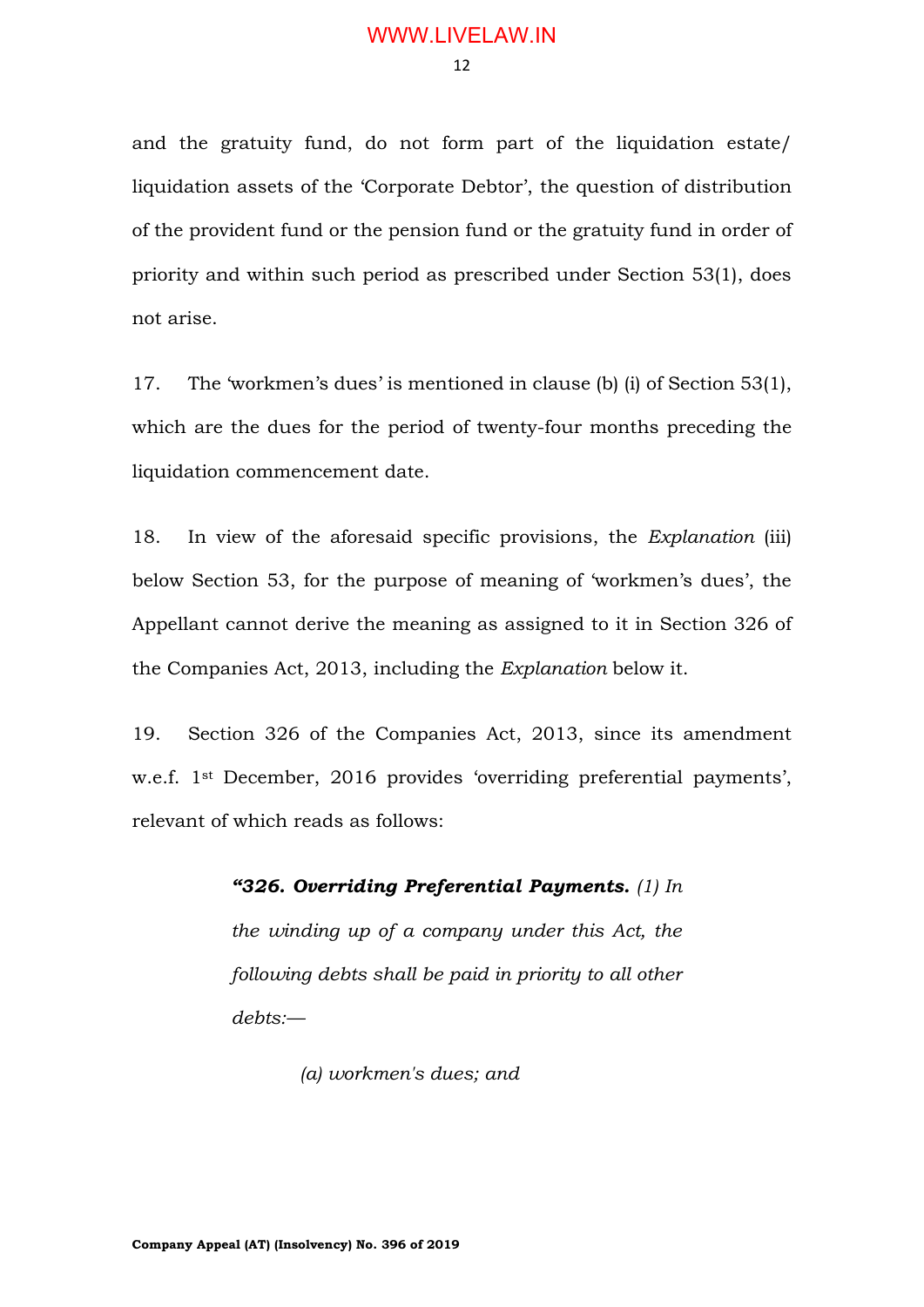*(b) where a secured creditor has realised a secured asset, so much of the debts due to such secured creditor as could not be realised by him or the amount of the workmen's portion in his security (if payable under the law), whichever is less, pari passu with the workmen's dues:*

*Provided that in case of the winding up of a company, the sums referred to in sub-clauses (i) and (ii) of clause (b) of the Explanation, which are payable for a period of two years preceding the winding up order or such other period as may be prescribed, shall be paid in priority to all other debts (including debts due to secured creditors), within a period of thirty days of sale of assets and shall be subject to such charge over the security of secured creditors as may be prescribed.*

*(2) The debts payable under the proviso to subsection (1) shall be paid in full before any payment is made to secured creditors and thereafter debts payable under that subsection shall be paid in full, unless the assets*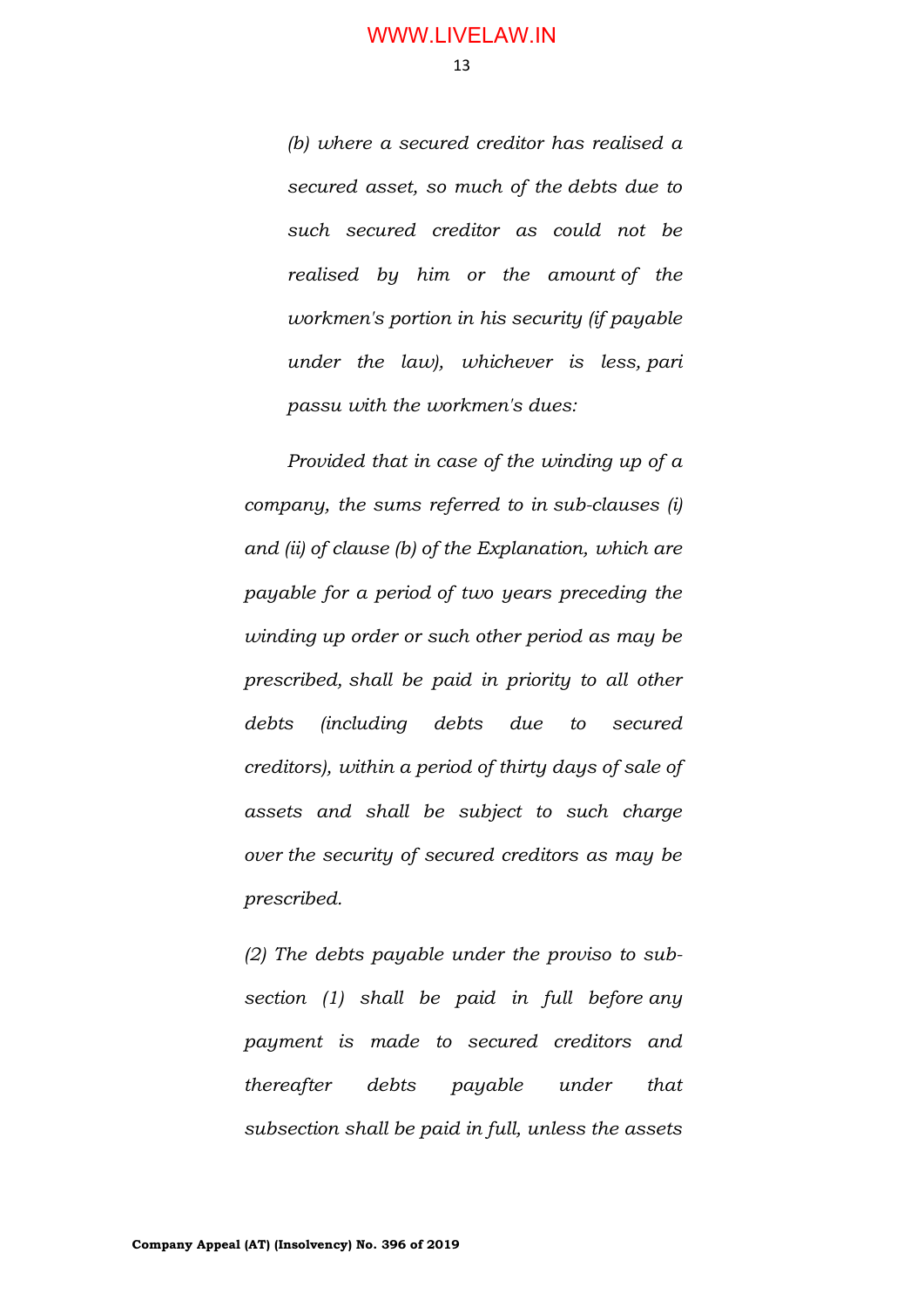14

*are insufficient to meet them, in which case they shall abate in equal proportions.*

*Explanation.—For the purposes of this section, and section 327—*

> *(a) "workmen'', in relation to a company, means the employees of the company, being workmen within the meaning of clause (s) of section 2 of the Industrial Disputes Act, 1947 (14 of 1947);*

> *(b) "workmen's dues'', in relation to a company, means the aggregate of the following sums due from the company to its workmen, namely:—*

> > *(i) all wages or salary including wages payable for time or piece work and salary earned wholly or in part by way of commission of any workman in respect of services rendered to the company and any compensation payable to any workman under any of the*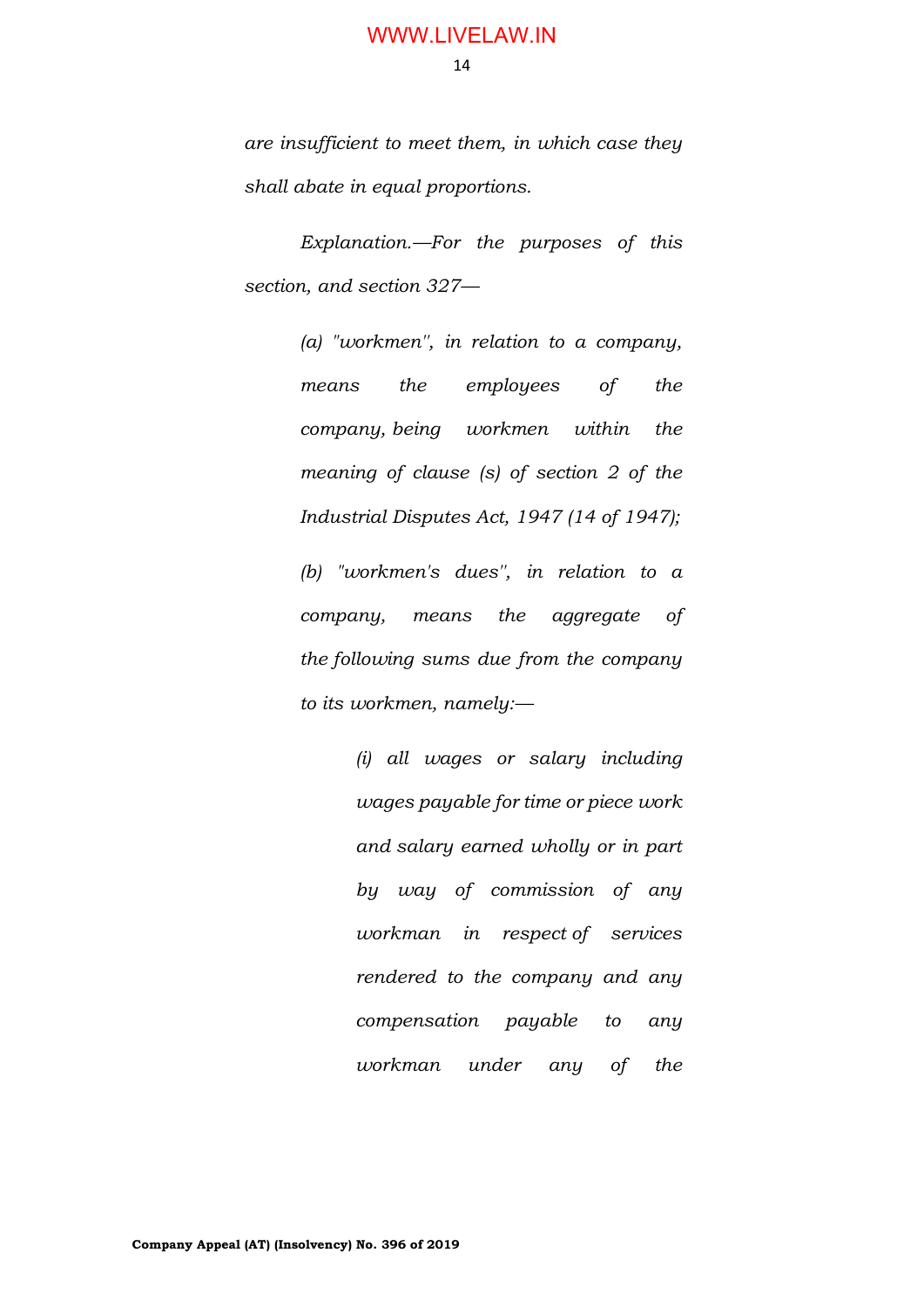*provisions of the Industrial Disputes Act, 1947 (14 of 1947);*

*(ii) all accrued holiday remuneration becoming payable to any workman or, in the case of his death, to any other person in his right on the termination of his employment before or by the effect of the winding up order or resolution;*

*(iii) unless the company is being wound up voluntarily merely for the purposes of reconstruction or amalgamation with another company or unless the company has, at the commencement of the winding up, under such a contract with insurers as is mentioned in section 14 of the Workmen's Compensation Act, 1923 (19 of 1923), rights capable of being transferred to and vested in the workmen, all amount due in respect of any compensation or*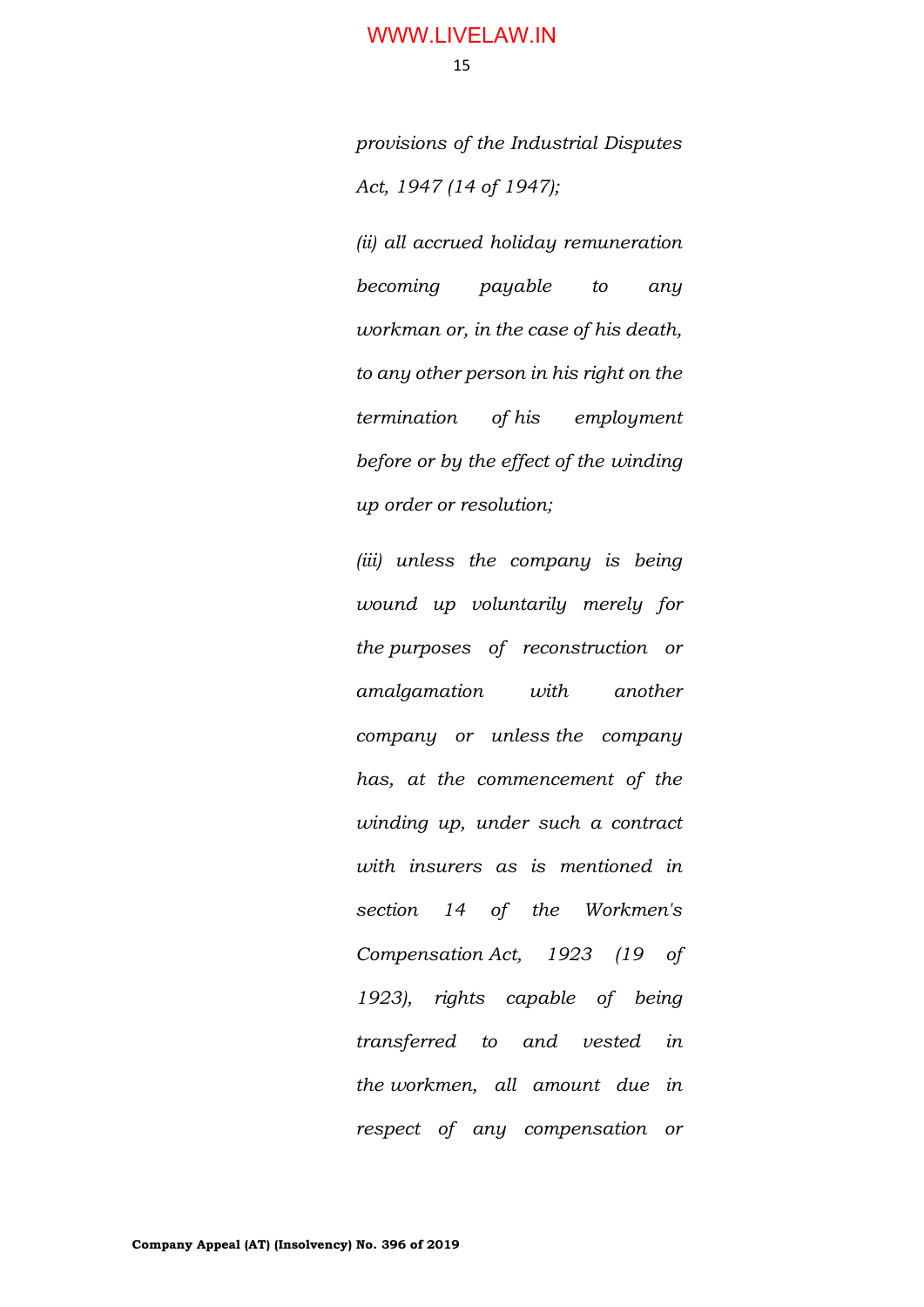*liability for compensation under the said Act in respect of the death or disablement of any workman of the company;*

*(iv) all sums due to any workman from the provident fund, the pension fund, the gratuity fund or any other fund for the welfare of the workmen, maintained by the company;*

*(c) "workmen's portion'', in relation to the security of any secured creditor of a company, means the amount which bears to the value of the security the same proportion as the amount of the workmen's dues bears to the aggregate of the amount of workmen's dues and the amount of the debts due to the secured creditors."*

20. There is a difference between the distribution of assets and preference/ priority of workmen's dues as mentioned under Section 53(1) (b) of the 'I&B Code' and Section 326(1) (a) of the Companies Act, 2013. It has also been noticed that Section 53(1) (b) (i) which relates to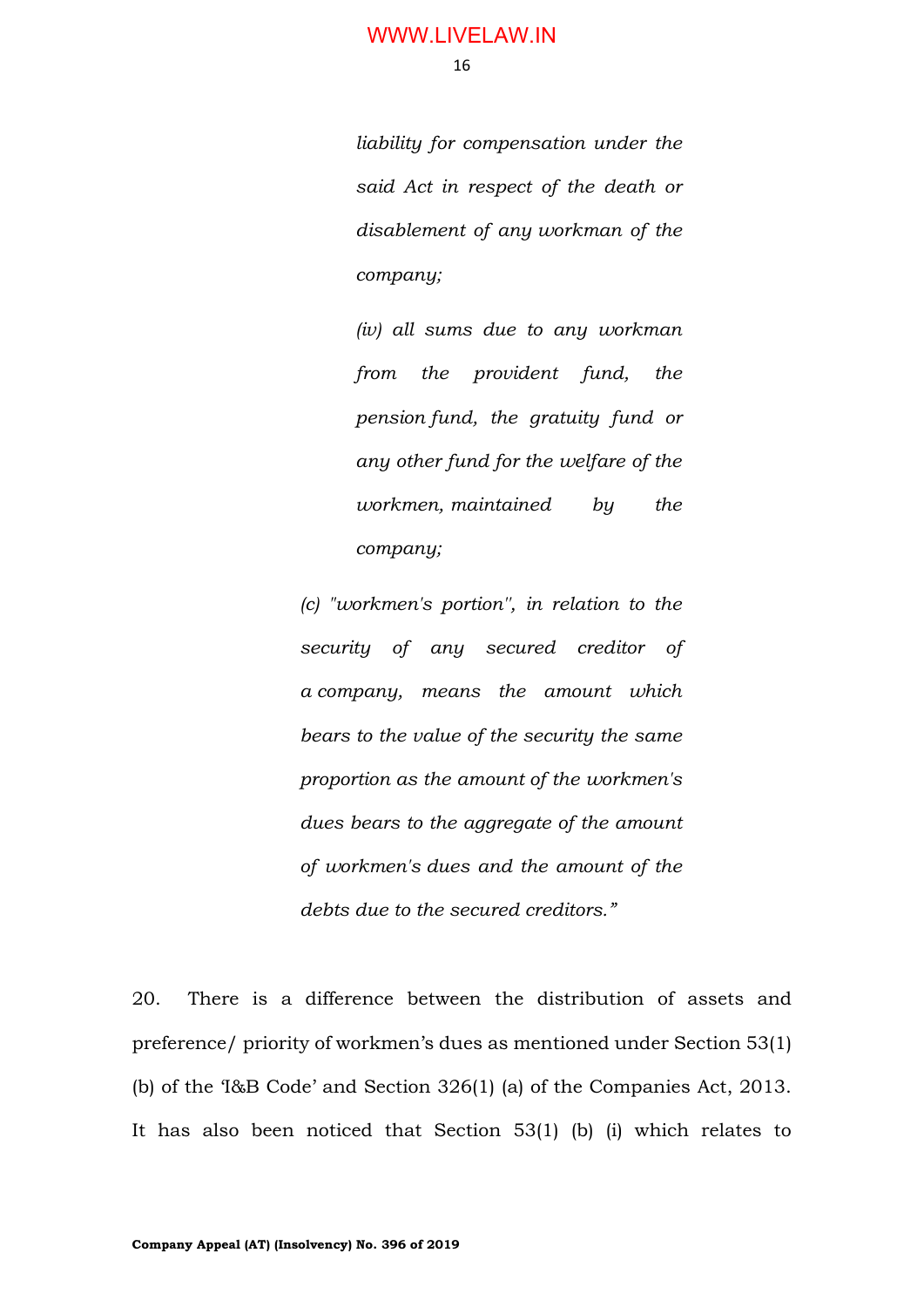distribution of assets, workmen's dues is confined to a period of twentyfour months preceding the liquidation commencement date.

21. While applying Section 53 of the 'I&B Code', Section 326 of the Companies Act, 2013 is relevant for the limited purpose of understanding 'workmen's dues" which can be more than provident fund, pension fund and the gratuity fund kept aside and protected under Section 36(4) (iii).

22. On the other hand, the workmen's dues as mentioned in Section 326(1) (a) is not confined to a period like twenty-four months preceding the liquidation commencement date and, therefore, the Appellant for the purpose of determining the workmen's dues as mentioned in Section 53(1) (b), cannot derive any advantage of *Explanation (iv)* of Section 326 of the Companies Act, 2013.

23. This apart, as the provisions of the 'I&B Code' have overriding effect in case of consistency in any other law for the time being enforced, we hold that Section 53(1) (b) read with Section 36(4) will have overriding effect on Section 326(1) (a), including the *Explanation* (iv) mentioned below Section 326 of the Companies Act, 2013.

24. Once the liquidation estate/ assets of the 'Corporate Debtor' under Section 36(1) read with Section 36 (3), do not include all sum due to any workman and employees from the provident fund, the pension fund and the gratuity fund, for the purpose of distribution of assets under Section